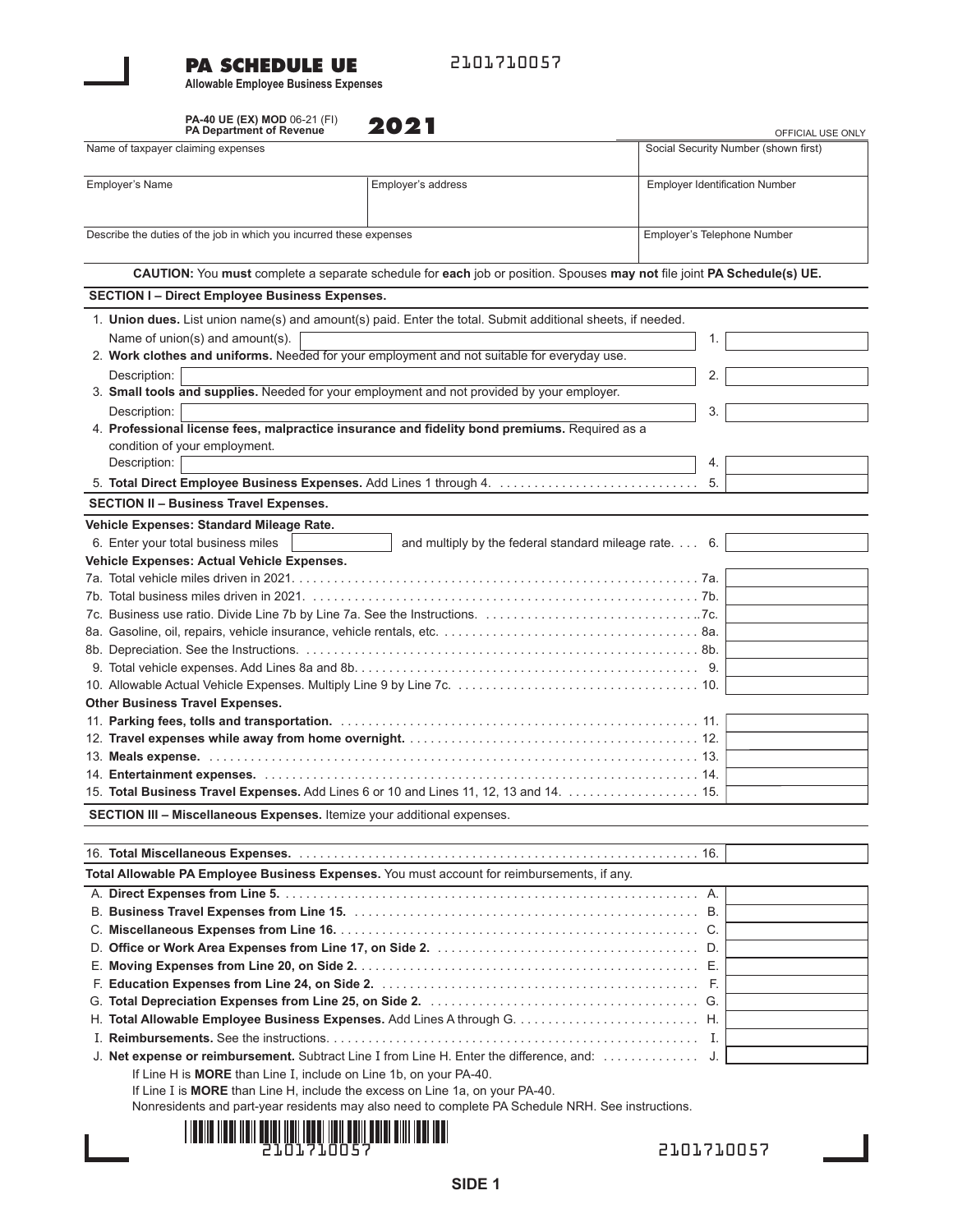### **PA SCHEDULE UE**

2101810055

**Allowable Employee Business Expenses**

**PA-40 UE (EX) MOD** 06-21 (FI)

**PA Department of Revenue** OFFICIAL USE ONLY Name of taxpayer claiming expenses **SECTION IV – Office or Work Area Expenses.** You must answer ALL three questions or the Department will disallow your expenses. D1. Does your employer require you to maintain a suitable work area away from the employer's premises?  $\Box$  YES  $\Box$  NO D2. Is this work area the principal place where you perform the duties of your employment?  $\Box$  YES  $\Box$  NO D3. Do you use this work area regularly and exclusively to perform the duties of your employment? YES ONO If you answer YES to ALL three questions, continue. If you answer NO to ANY question, you may not claim office or work area expenses. **Actual Office or Work Area Expenses.** Enter expenses for the entire year and then calculate the business portion. a. Depreciation expense (homeowners only) . . . . . . . . . . . . . . . . . . . . . . . . . . . . . . . . . . . . . . . . . . . . . . . . . . . a. b. Real estate taxes. . . . . . . . . . . . . . . . . . . . . . . . . . . . . . . . . . . . . . . . . . . . . . . . . . . . . . . . . . . . . . . . . . . . . . . b. c. Mortgage interest (homeowners only) . . . . . . . . . . . . . . . . . . . . . . . . . . . . . . . . . . . . . . . . . . . . . . . . . . . . . . . c. d. Utilities. . . . . . . . . . . . . . . . . . . . . . . . . . . . .Sales Tax License Number: d. e. Property insurance. . . . . . . . . . . . . . . . . . . . . . . . . . . . . . . . . . . . . . . . . . . . . . . . . . . . . . . . . . . . . . . . . . . . . . e. f. Property maintenance expenses from statement. See the instructions. . . . . . . . . . . . . . . . . . . . . . . . . . . . . . f. g. Other apportionable expenses from statement. See the instructions. . . . . . . . . . . . . . . . . . . . . . . . . . . . . . . . g. h. Rent (renters only). . . . . . . . . . . . . . . . . . . . . . . . . . . . . . . . . . . . . . . . . . . . . . . . . . . . . . . . . . . . . . . . . . . . . . h. i. **Total**. Add Lines a through h. Enter the total here. . . . . . . . . . . . . . . . . . . . . . . . . . . . . . . . . . . . . . . . . . . . . . i. j. **Business percentage of property**. Divide the total square footage of your work area by the total square footage of your entire property. Round to 2 decimal places. . . . . . . . . . . . . . . . . . . . . . . . . . . . . . . . . . . . . . . j. k. **Apportioned expenses**. Multiply Line i by the percentage on Line j. . . . . . . . . . . . . . . . . . . . . . . . . . . . . . . . k. l. Total office supplies from statement. See the instructions. . . . . . . . . . . . . . . . . . . . . . . . . . . . . . . . . . . . . . . . l. 17. **Total Office or Work Area Expenses.** Add Lines k and l. . . . . . . . . . . . . . . . . . . . . . . . . . . . . . . . . . . . . . . . 17. **SECTION V – Moving Expenses. Distance Test.** E1. Enter the number of miles from your old home to your new workplace. . . . . . . . . . . . . . . . . . . . . . . . . . . . . . miles E2. Enter the number of miles from your old home to your old workplace. . . . . . . . . . . . . . . . . . . . . . . . . . . . . . . miles E3. Subtract Line E2 from Line E1 and enter the difference. . . . . . . . . . . . . . . . . . . . . . . . . . . . . . . . . . . . . . . . . . miles If Line E3 is 35 miles or more, continue. If it is not at least 35 miles, you may not claim any moving expenses. 18. Transportation expenses in moving household goods and personal effects. . . . . . . . . . . . . . . . . . . . . . . . . . 18. 19. Travel, meals, and lodging expenses during the actual move from your old home to your new home. . . . . . 19. 20. **Total Moving Expenses.** Add Lines 18 and 19. . . . . . . . . . . . . . . . . . . . . . . . . . . . . . . . . . . . . . . . . . . . . . . . 20. **SECTION VI – Education Expenses.** You must answer ALL three questions or the Department will disallow your expenses. F1. Did your employer (or law) require that you obtain this education to retain your present position or job?  $\leq$  YES  $\leq$  NO If you answer YES, continue. If you answer NO, you may not claim education expenses. F2. Did you need this education to meet the entry level or minimum requirements to obtain your job?  $\Box$  YES  $\Box$  NO F3. Will this education, program or course of study qualify you for a new business or profession? YES ONO If you answer NO to questions F2 and F3, continue. If you answer YES to either question, you may not claim education expenses. Name of college, university or educational institution: Course of study: 21. Tuition or fees. . . . . . . . . . . . . . . . . . . . . . . . . . . . . . . . . . . . . . . . . . . . . . . . . . . . . . . . . . . . . . . . . . . . . . . . . . 21. 22. Course materials. . . . . . . . . . . . . . . . . . . . . . . . . . . . . . . . . . . . . . . . . . . . . . . . . . . . . . . . . . . . . . . . . . . . . . . 22. 23 Travel expenses. . . . . . . . . . . . . . . . . . . . . . . . . . . . . . . . . . . . . . . . . . . . . . . . . . . . . . . . . . . . . . . . . . . . . . . . 23. 24. **Total Education Expenses.** Add Lines 21 through 23. . . . . . . . . . . . . . . . . . . . . . . . . . . . . . . . . . . . . . . . . . 24. **SECTION VII – Depreciation Expenses.** PA law does not allow any federal bonus depreciation and limits IRC Section 179 expensing to \$25,000. 25. **Total Depreciation Expenses.** Add the amounts from columns (e) and (f). . . . . . . . . . . . . . . . . . . . . . . . . . . . 25. (a) Description of property (b) Date acquired (c) Cost or other basis (d) Depreciation method (e) Section 179 expense (f) Depreciation expenses Social Security Number (shown first) % **2021**



2101810055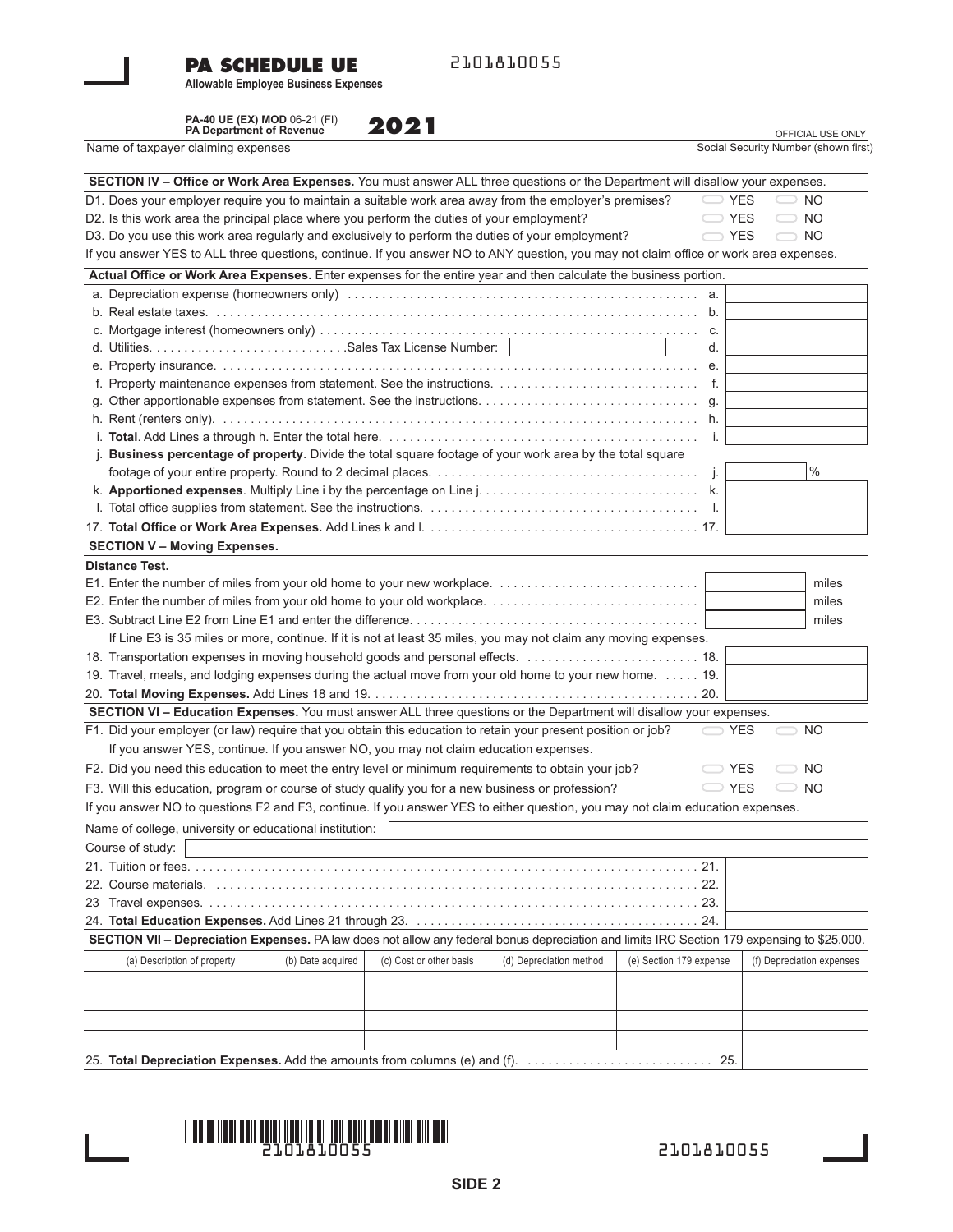

**2021**

# **Instructions for PA-40 Schedule UE**

PA-40 UE IN 06-21 **PA-40 UE IN 06-21** 

#### **GENERAL INFORMATION**

#### **PURPOSE OF SCHEDULE**

Use PA-40 Schedule UE to report unreimbursed employee business expenses incurred in the performance of the duties of the taxpayer's job or profession.

Refer to the PA Personal Income Tax Guide – Gross Compensation section for additional information.

#### **RECORDING DOLLAR AMOUNTS**

Show money amounts in whole-dollars only. Eliminate any amount less than \$0.50 and increase any amount that is \$0.50 or more to the next highest dollar.

# **WHO MUST COMPLETE**

PA-40 Schedule UE must be completed and included with an originally filed PA-40, Personal Income Tax Return, for any taxpayer reporting unreimbursed employee business expenses on Line 1b of the PA-40.

An amended PA Schedule UE must be included with Schedule PA-40 X to report any changes - increases or decreases in business expense amounts on PA Schedule UE that are discovered after an original or other amended return is filed with the department. Section III on Page 2 of Schedule PA-40 X must be completed to explain any increase or decrease to the unreimbursed employee business expenses reported on an amended PA-40, Personal Income Tax Return.

# **FORM INSTRUCTIONS**

# **IDENTIFICATION INFORMATION NAME OF TAXPAYER CLAIMING EXPENSES**

Enter the name of the taxpayer claiming the expenses. If a jointly filed return and the expenses are claimed for the spouse, enter the spouse's name.

#### **SOCIAL SECURITY NUMBER**

Enter the Social Security number (SSN) of the primary taxpayer (name shown first on the PA-40, Personal Income Tax Return) even if the expenses are claimed for the spouse on a jointly filed return.

#### **EMPLOYER'S NAME**

Enter the name of the employer for which the expenses were incurred.

#### **EMPLOYER'S ADDRESS**

Enter the employer's local address.

#### **EMPLOYER'S IDENTIFICATION NUMBER**

Enter the employer identification number from Box b of the W-2 for the employer.

#### **DUTIES OF THE JOB**

Describe the duties of the job in which the expenses were incurred.

#### **EMPLOYER'S TELEPHONE NUMBER**

Enter the employer's local telephone number.

### **GENERAL INSTRUCTIONS**

Allowable employee business expenses for PA purposes are similar to, but not the same as, expenses for federal purposes. PA law only permits expenses required to perform the duties of a job or profession.

Allowable Pennsylvania employee business expenses must be:

- 1. Ordinary, customary, and accepted in the industry or occupation;
- 2. Actually paid while performing the duties of the employment;
- 3. Reasonable in amount and not excessive;
- 4. Necessary to enable the proper performance of the duties of the employment; and
- 5. Directly related to performing the duties of the occupation or employment.

**IMPORTANT:** 100 percent of the Pennsylvania-allow-A able unreimbursed employee business expenses may be deducted. Pennsylvania law does not have federal expense and percentage accounting limitations and thresholds.

An allowable business expense did not occur during the year if:

- A fixed-mileage allowance; a fixed expense reimbursement amount; a daily, weekly, monthly or yearly expense allowance reimbursement; or a per-diem allowance was received for the allowable business expense, and the employer did not include the allowance in compensation; or
- Allowable expenses were accounted to the employer and the employer reimbursed the employee in the exact amount of the expenses.

**EXAMPLE:** James is a regional manager for a chain of retail stores and is required by his employer to drive his personal vehicle and visit each retail location within his region at least one time per month. James' employer reimburses him at a rate of \$0.40 per mile and provides a lunch per diem of \$8.00 per travel day. James is not permitted to deduct a mileage expense on his PA-40 Schedule UE for the difference between the federal allowance and his employer's reimbursement or an expense for meals while traveling to visit the retail locations within his region unless his employer includes the reimbursements in his Pennsylvania compensation.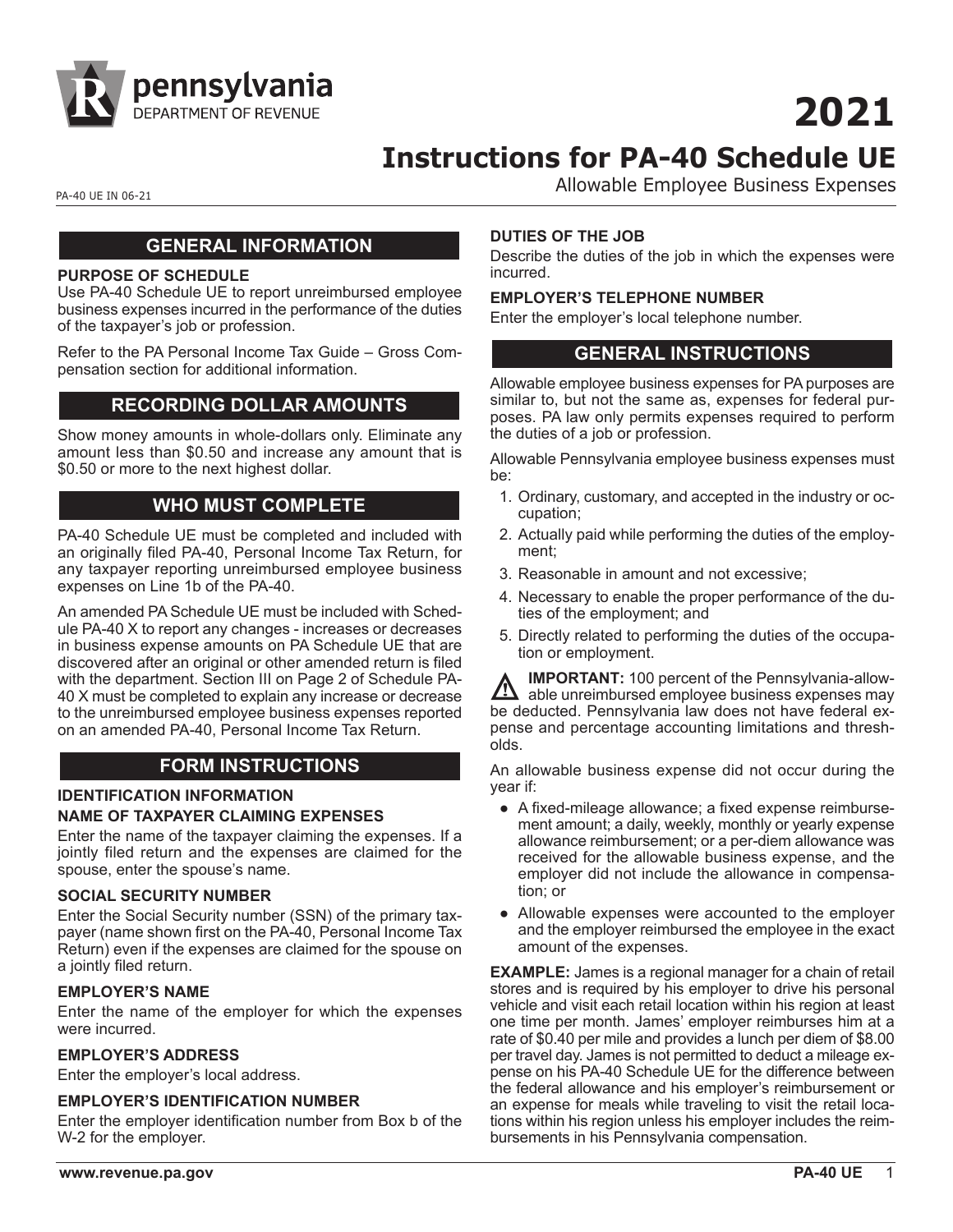**CAUTION:** If an employer reimburses at a rate less than the federal rate for the mileage expense or provides a fixed or per-diem reimbursement for any expense, do not include such reimbursements in gross compensation. Do not claim such expenses on a PA-40 Schedule UE.

If an employer does not reimburse for expenses, compensation may be reduced by the allowable expenses. However, if a reimbursement is more than the allowable expenses, the excess must be reported as taxable compensation on Line 1a.

**EXAMPLE:** Dave earned compensation of \$30,000. He incurred allowable vehicle and travel employee business expenses of \$3,000, and was reimbursed \$3,500. He must complete a PA-40 Schedule UE. He includes the excess \$500 as compensation. His total net taxable compensation is \$30,500.

**IMPORTANT:** Sole proprietors, partners, shareholders, or other self-employed individuals should not use PA-40 Schedule UE to claim expenses.

**CAUTION:** Nonresidents must use PA Schedule NRH  $\mathbf{N}$ to apportion expenses for PA personal income tax purposes. Part-year residents may only claim 100 percent of unreimbursed business expenses if the expenses were incurred only while providing services in Pennsylvania or while a PA resident. Include a statement indicating the method used to determine the expenses for the period of residency (PA Schedule NRH may also be used for this purpose).

#### **NON-ALLOWABLE EXPENSES**

Pennsylvania does not allow the following business expenses, even if allowed for federal purposes:

- Personal, living, or family expenses;
- Dues to fraternal organizations, professional societies, Chambers of Commerce, or recreational club memberships;
- Dues and subscriptions to publications, including trade and professional publications;
- Political candidate or campaign contributions;
- Charitable contributions;
- Commuting expenses driving to and from work;
- Cost of meals while working late, unless while traveling away from home overnight on business;
- Childcare or elderly care expenses;
- Life, disability income and health insurance premiums;
- Contributions to deferred compensation plans or other pension plans;
- Legal fees (except to recover back wages), fines, penalties and bad debts;
- Bribes, kickbacks, or other illegal payments;
- Job hunting or other pursuit of employment expenses;
- Malpractice insurance premiums, except when allowed in Section I;
- Moving expenses, except when allowed in Section V;
- Educational expenses, except as allowed in Section VI;
- Capital expenditures; and/or
- Expenses calculated at federal per-diem rates.

A separate PA-40 Schedule UE must be filed for each **GIP** employer and each taxpayer. Spouses may not report joint expenses on a PA Schedule UE, even if filing jointly and even from the same employer. An incomplete schedule may result in delays in the processing of a return and/or denial of the expenses.

#### **KEEP YOUR RECORDS**

The department has the legal authority to require evidence that the expenses claimed on a PA Schedule UE are allowable for PA purposes. Keep all necessary documents, receipts, vouchers and other records for at least four years.

#### **PA-40 SCHEDULE UE - SIDE 1**

Side 1 of the PA-40 Schedule UE is for the most common expenses claimed on PA income tax returns.

#### **PA-40 SCHEDULE UE - SIDE 2**

Side 2 of the PA-40 Schedule UE is for reporting office or work area expenses, moving expenses, education expenses and/or depreciation expenses claimed as unreimbursed business expenses on PA income tax returns.

Taxpayers may wish to provide with the PA-40 Sched- $\sqrt{q}$ ule UE a copy of a letter from the employer verifying that expenses are required to be incurred to perform the duties of the position for which the expenses are claimed and the method of any reimbursement by the employer for those expenses. Form REV-757, Employer Letter Template, should be completed by the employer for such purposes. In lieu of an employer letter, a taxpayer may provide a copy of the employer's employee expense reimbursement policy or Form REV-775, Personal Income Tax Employee Business Expense Affidavit. Reviews of the department's Tips For Successfully Filing PA Schedule UE (REV-489) and Unreimbursed Allowable Employee Business Expenses For PA Personal Income Tax Purposes brochure (REV-637) should also be conducted prior to completing PA-40 Schedule UE.

#### LINE INSTRUCTIONS

# **PA-40 SCHEDULE UE, SIDE 1**

#### SECTION I

#### **DIRECT EMPLOYEE BUSINESS EXPENSES**

Direct employee business expenses are those paid directly or through a withholding arrangement with an employer. These expenses are necessary to perform or maintain a job. Itemize the nature and amount of the expenses claimed in Section I.

#### **LINE 1**

Enter the amount of union dues, assessments, and initiation fees paid if the amounts are:

- Paid as a condition of continued membership in the union, and membership is related directly to the job for which the expense is claimed; or
- A required payment of a wage deduction under an agency shop agreement.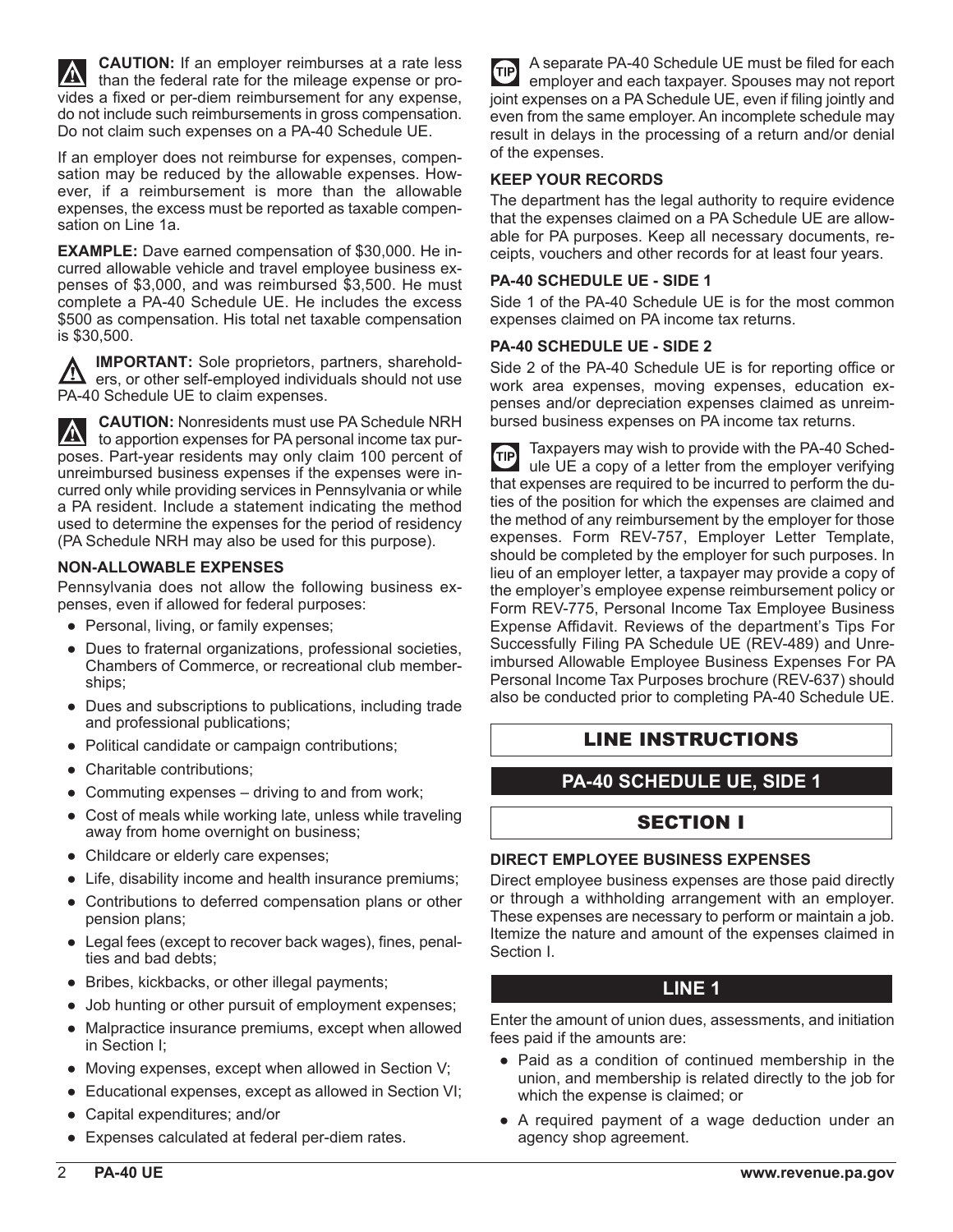# **LINE 2**

Enter the amount paid for purchasing and maintaining uniforms and work clothing used for the protection from bodily injury if the uniforms and clothing are both:

- Of a type specifically required by the employer to be purchased as a condition of continued employment; and
- Not adaptable to general usage.

# **LINE 3**

Enter the amount paid for small tools and supplies that the employer does not provide, but are required to perform the duties of the job. Depreciation is the annual deduction that must be taken to recover the cost of business property having a useful life beyond the taxable year. If any of these tools or supplies has a useful life of more than one year, depreciate or amortize the cost in Section VII.

# **LINE 4**

Enter the amount of trade, professional or occupational license fees required as a condition of employment as well as any malpractice insurance and fidelity bond premiums where required by law or by the employer.

### **LINE 5**

Add Lines 1 through 4 and enter the result.

# SECTION II

**BUSINESS TRAVEL EXPENSES**

#### **LINE 6**

Enter the total business miles and multiply by the federal mileage allowance to calculate the allowable business mileage expense.

**CAUTION:** Depreciation may not be claimed on any <u>/\</u> vehicle on which the standard mileage rate method is used.

#### **COMMUTING EXPENSES**

The costs of public transportation or driving a car between a home and the main place of work may not be claimed. These are personal commuting expenses. Commuting expenses may not be deducted no matter how far a home is from the regular place of work. Commuting costs between different jobs for different employers are also not allowable. For tradesmen, commuting costs also include mileage for any job 35 miles or fewer from the closer of the union hall or personal residence to the jobsite.

#### **ACTUAL VEHICLE EXPENSES**

If using the actual vehicle expense method to calculate business travel expenses, Complete Lines 7a through 10.

**IMPORTANT:** If more than one vehicle was used for  $\angle I\angle$  business purposes, Lines 7a through 10 must be completed and included on a separate Schedule UE for each vehicle driven. In place of separate Schedules UE, a statement may be included that shows the amounts for each vehicle for Lines 7a through 10. Add the Line 10 total expense

amount from each vehicle and include the result in the amount for Line 15, Total Business Travel Expenses.

### **LINE 7a**

Enter the total vehicle miles driven in 2021 including any miles driven for a vehicle that was rented during the time a regular vehicle was being repaired.

### **LINE 7b**

Enter the total business miles driven in 2021 including any business miles driven for a vehicle that was rented during the time a regular vehicle was being repaired. Do not include commuting miles from home to workplace and workplace to home in the total business miles driven.

### **LINE 7c**

Divide Line 7b by Line 7a and enter the result rounded to six decimal places.

### **LINE 8a**

Enter the amount of the total expenses for gasoline, oil, repairs, insurance, tires, license plates, vehicle registration, car washes and other similar items. If the vehicle driven for business purposes was rented or leased, enter the cost of renting. Also enter the cost of temporary rentals for vehicles rented during the time a regular vehicle was being repaired. Do not enter temporary vehicle rentals included in Line 11.

### **LINE 8b**

Enter the amount of depreciation expense for the vehicle. Federal vehicle depreciation limits do not apply for PA personal income tax purposes. In addition, PA Section 179 expense is limited to \$25,000 per return. You must include a statement showing the description of the vehicle, date acquired, cost or other basis, depreciation method, Section 179 expense (if taken), accumulated depreciation previously taken, and the depreciation expense for the year. Do not report the depreciation expense for vehicles in Section VII. Refer to Informational Notice Personal Income Tax 2012-05 - IRC Section 179 Expense Deductions for additional information.

#### **LINE 9**

Add the amounts on Lines 8a and 8b and enter the total here.

# **LINE 10**

Multiply Line 9 by the ratio on Line 7c and enter the result here. If more than one vehicle was used for business purposes, add the amounts from Line 10 for each vehicle reported on separate Schedules UE (or separate statement) and include the total from all vehicles in the amount reported on Section II, Line 15, Total Business Travel Expenses.

#### **OTHER BUSINESS TRAVEL EXPENSES**

Enter the actual amount of these expenses that were incurred.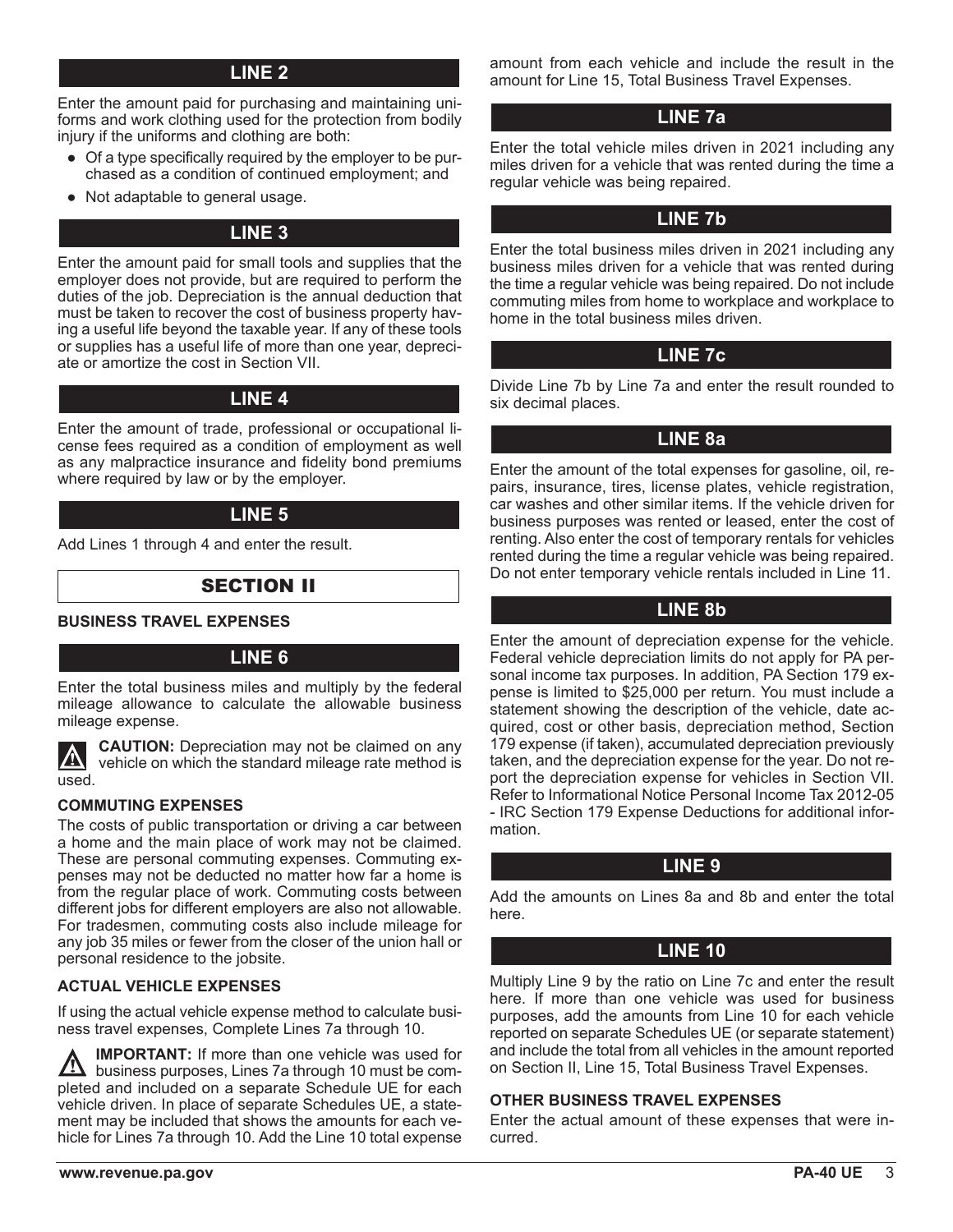**CAUTION:** Deductible expenses may not be based upon federal per-diem allowances. Only those expenses actually paid while performing the duties of the employment may be deducted.

# **LINE 11**

Enter the amount of parking fees, tolls and transportation expenses incurred while in an overnight or business travel status.

# **LINE 12**

Enter the amount of hotel or motel accommodation expenses incurred while in an overnight travel status.

# **LINE 13**

Enter only the actual expenses incurred for meals expense.

**IMPORTANT:** Meals expense is 100 percent allowable <u>/!\</u> for Pennsylvania purposes. However, meals while not in overnight traveling status (e.g. meals while working late) and federal per-diem rates for meals and incidental expenses are not allowable.

# **LINE 14**

Enter only the actual expenses incurred for entertainment expenses.

**IMPORTANT:** Entertainment expenses for business  $\mathbf{I}$  purposes are 100 percent allowable for Pennsylvania purposes. However, entertainment expenses calculated using federal per-diem rates are not allowable.

# **LINE 15**

Add Lines 6 or 10, and Lines 11, 12, 13 and 14 and enter the result. If more than one vehicle was used for business purposes and actual expenses were reported for those vehicles, add the amounts from Line 10 of the separate Schedules UE or the separate statement prepared for the additional vehicles.

# SECTION III

#### **MISCELLANEOUS EXPENSES**

Enter the description and amount of all Pennsylvania-allowable expenses incurred not required to be listed elsewhere on PA-40 Schedule UE in the space provided. If there are more than two miscellaneous expenses, a separate statement that itemizes and describes in detail these expenses must be provided. Additional examples of expenses that may be claimed include:

- Breakage fees or cash shortages required to be paid to the employer;
- Fees or income included in Pennsylvania-taxable compensation on Form W-2 that is required to be paid to the employer as a condition of employment;
- Costs incurred by blind employees to pay readers who assist them in performing their job duties;
- Business gifts that are ordinary, necessary, reasonable, and actually incurred for business purposes.

Pennsylvania does not follow federal percentage limits on such expenses.

**CAUTION:** Pennsylvania law does not contain statu- $|\mathbb{A}|$ tory employee provisions. If a statutory employee for federal purposes, the W-2 income must be claimed as compensation on PA-40 Schedule W-2S and the business expenses on PA-40 Schedule UE. All other income and expenses should be reported on PA-40 Schedule C and Line 4 of the PA-40, Personal Income Tax Return. If applicable, enclose the necessary PA Schedule C.

For more information on statutory employees, see the PA Personal Income Tax Guide – Gross Compensation Section.

A PA-40 Schedule C may be used to report the allo- $(TIP)$ cated business expenses of a statutory employee. Enter "See PA Schedule C for expenses" in the Miscellaneous Expenses description line along with the total allocated expenses. Include a copy of the PA-40 Schedule C to support the amount of expenses allocated to the PA-40 Schedule UE. The allocated expense PA-40 Schedule C should include "Schedule UE Miscellaneous Expenses" as the main business activity on Line A and should not include income on Lines 1 through 5 of the schedule as the income will be reported on PA-40 Schedule W-2S. A separate PA-40 Schedule C for any other business income and expenses may also need to be completed for any related non-statutory employee activity.

# **LINE 16**

Add the miscellaneous expenses listed and enter the result.

If there are no expenses for an office or work area **GIP** (Section IV), moving (Section V), education (Section VI), or depreciation (Section VII), Skip Side 2 of the PA-40 Schedule UE and complete Lines H through J of the Schedule.

#### **TOTAL ALLOWABLE PA EMPLOYEE BUSINESS EXPENSES**

# **LINES A THROUGH G**

Complete Lines A through G by entering the amounts of allowable expenses from each completed section of PA-40 Schedule UE.

# **LINE H**

Add Lines A through G and enter the result.

**CAUTION:** Nonresident or part-year residents who earned income and incurred expenses within and outside Pennsylvania must complete PA Schedule NRH.

# **LINE I**

If an employer included the reimbursement in PA-taxable compensation on Form W-2, do not enter that reimbursement here. If the reimbursements from an employer exceeded the expenses, enter the reimbursement here. Otherwise, if a reimbursement from an employer was received for any type of expense included on PA Schedule UE, even though the amount was less than the total amount of the expense incurred, do not include the reimbursements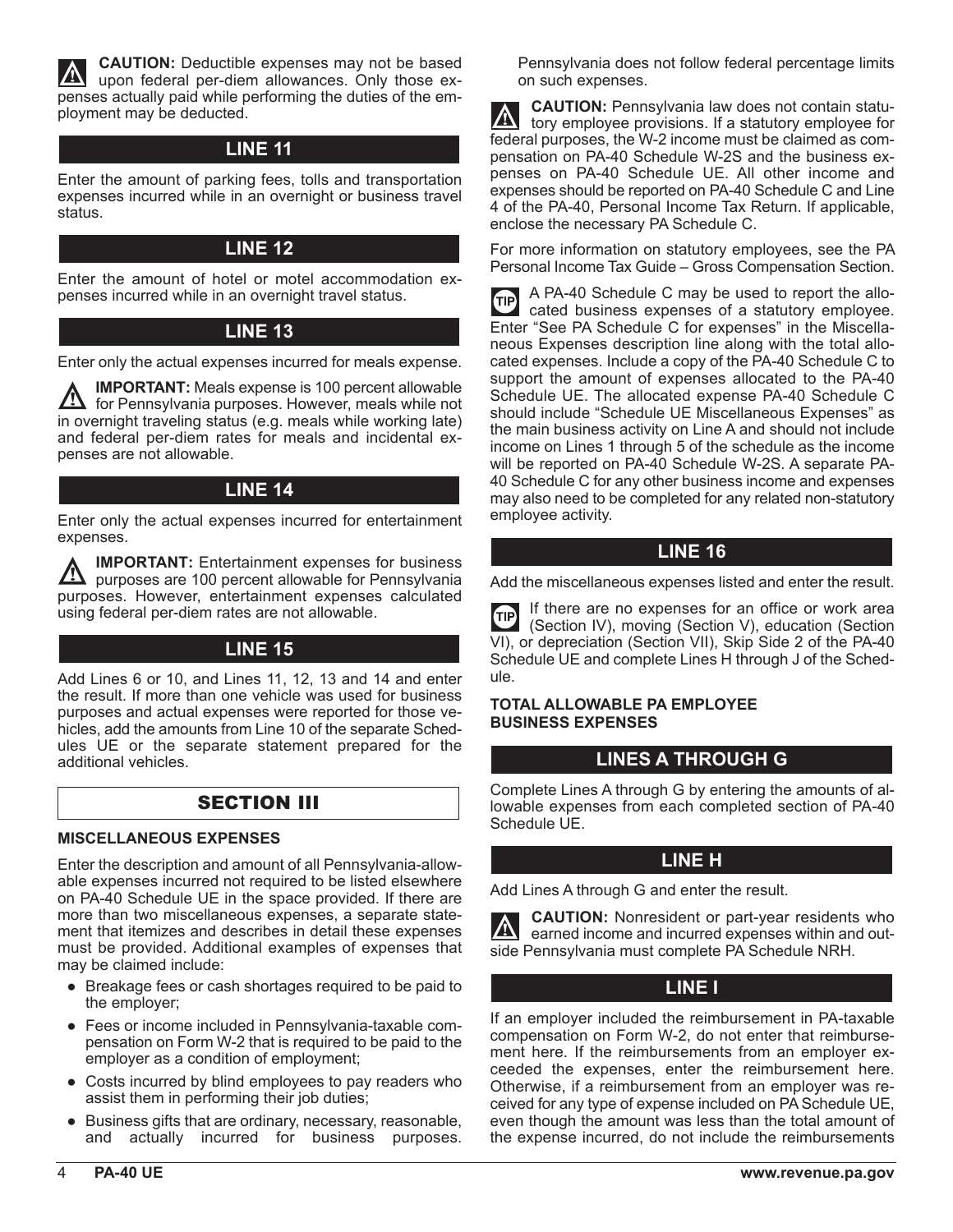for those expenses and do not include the expense on PA Schedule UE. The expense is not an unreimbursed expense.

### **LINE J**

Determine the net expense reimbursement by subtracting Line I from Line H. Report the amount as:

- Unreimbursed employee business expenses on Line 1b of the PA-40, Personal Income Tax Return, if Line H is more than Line I; or
- Additional compensation on Line 1a of the PA-40, Personal Income Tax Return, if Line I is more than Line H.

**CAUTION:** Nonresident or part-year residents who  $\vert \nabla$ earned income and incurred expenses within and outside Pennsylvania must complete PA Schedule NRH. Report the amount on Line H of the PA-40 Schedule UE on Line 13 of Section D of the PA-40 Schedule NRH. Include PA-40 Schedule NRH with the PA-40, Personal Income Tax Return.

# **PA-40 SCHEDULE UE, SIDE 2**

#### SECTION IV

#### **OFFICE OR WORK AREA EXPENSES**

Office or work area expenses may be claimed when an employer does not provide an employee with a suitable work area and the answer to each of the following questions is YES:

- D1. Does your employer require you, as a condition of employment, to maintain a suitable work area away from the employer's premises?
- D2. Is this work area the principal place where you perform the duties of your employment?
- D3. Do you use this work area regularly to perform the duties of your employment?

If an employer provides a suitable work area, or the answer to one or more of the above questions is NO, office or work area expenses cannot be claimed.

**CAUTION:** The department does not permit the use of the federal safe harbor deduction for a home office or work area. Actual expenses must be used to determine the amount of the deduction.

#### **ACTUAL OFFICE OR WORK AREA EXPENSES**

Enter the actual expenses incurred if claiming office or work area expenses on this schedule. Include statements detailing property maintenance and other apportionable expenses from Lines f and g.

#### **LINE a**

Enter the depreciation expense for a home only. Do not include depreciation for furniture and fixtures.

# **LINE b**

Enter the total amount of real estate taxes paid.

Enter the total amount of mortgage interest paid for a home only.

### **LINE d**

Enter the total amount of utilities for gas, electric, fuel oil, kerosene, steam, and/or telephone.

**CAUTION:** Certain utilities, which are not subject to Sales and use tax when purchased exclusively for residential use, become subject to sales and use tax when used for commercial purposes. If including electricity, natural gas, fuel oil, or kerosene in the calculation of home office expense, use tax on the prorated expense amount should be reported. The use tax on these utilities should be paid via a PA-1, Use Tax Return, or, if you are required to file a sales tax return, as part of that return. If you have a regular recurring use tax liability on utilities, you should register for a use tax account using the Online PA-100 at www.pa100.state.pa.us. Enter the Sales Tax License number used to report the use tax in the space provided.

### **LINE e**

Enter the amount paid for property insurance.

# **LINE f**

Enter the amount paid for property maintenance expenses. Include a statement listing the expenses by type and amount. Do not include capital expenditures that improve the useful life or value of the property.

#### **LINE g**

Enter the amount of other expenses related to the property. Do not include personal living expenses. Include a statement listing the expenses by type and amount.

# **LINE h**

If a renter, enter the amount of rent paid for the dwelling.

# **LINE i**

Add Lines a through h and enter the result.

# **LINE j**

Calculate the percentage of the property used for business by dividing the square footage of the property used for a work area by the total square footage of the entire property or dwelling. Enter the amount as a percentage and carry the amount to two decimal places.

#### **LINE k**

Calculate the apportioned expenses. Multiply the amount on Line i by the percentage on Line k and enter the result.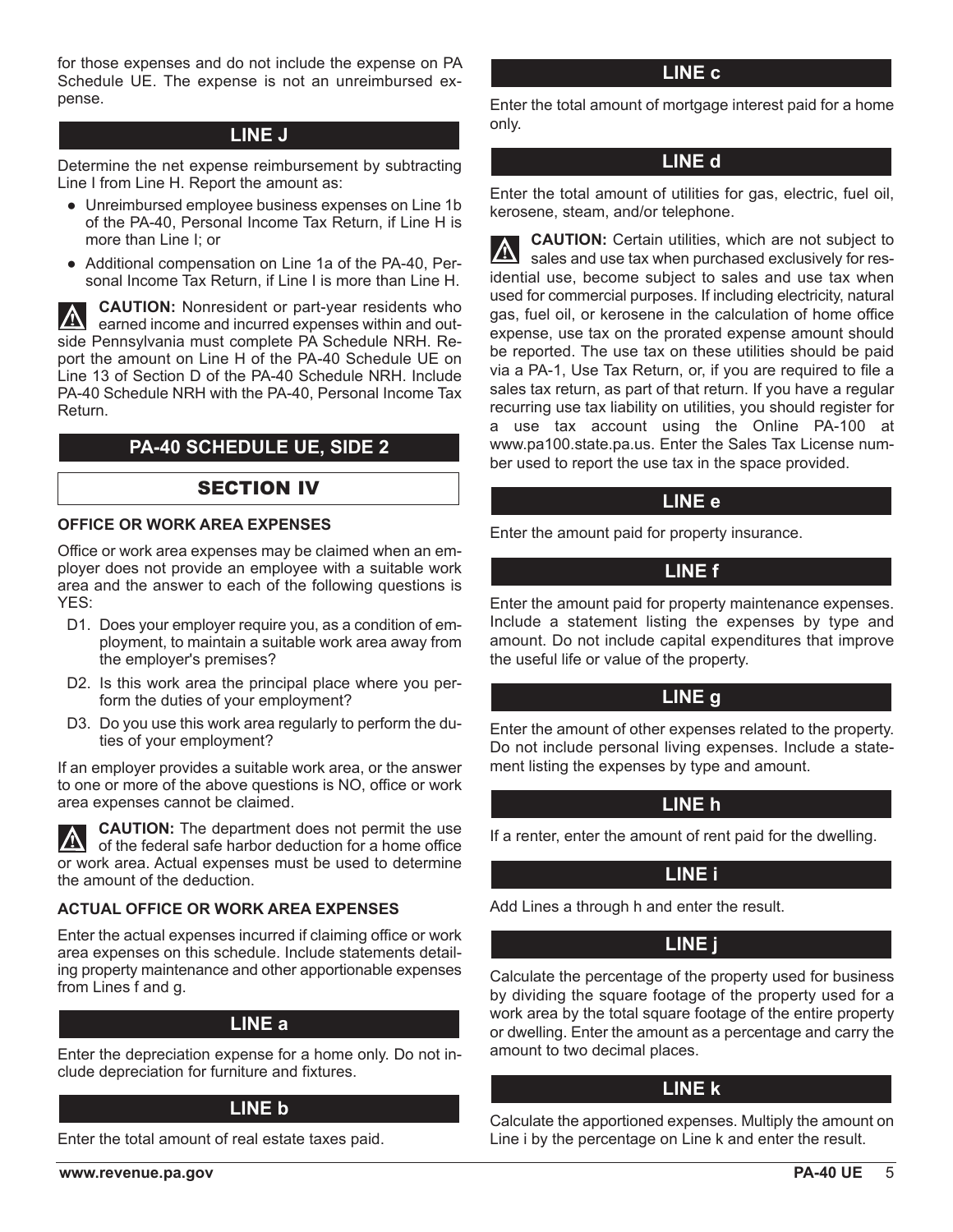# **LINE l**

Enter the total amount paid for office supplies used exclusively for business purposes. Include a statement listing the expenses by type and amount.

#### **LINE 17**

Add Lines k and l and enter the result here and on Line D on Side 1 of this PA-40 Schedule UE.

# SECTION V

#### **MOVING EXPENSES**

Moving expenses incurred to retain employment may be deducted. Moving expenses may also be deducted if the expenses are related to reporting to a new location after obtaining employment. However, the Distance Test described below must be met.

Allowable expenses incurred in moving yourself, your immediate family, household goods, and personal belongings, including the cost of transportation to the new home, using actual out-of-pocket costs or the federal mileage allowance may be deducted. Expenses for storing household goods, for meals and lodging on the way, including such costs on the day of arrival, and parking fees and tolls may be deducted.

The following expenses may not be deducted:

- selling or purchasing a house;
- breaking a lease;
- house hunting;
- temporary lodging prior to or after moving to the new location;
- seeking new employment;
- moving for your own convenience;
- relocating to a new job or workplace less than 35 miles farther than the old commute to work; or
- moving anywhere other than within or into Pennsylvania.

#### **DISTANCE TEST**

The new workplace must be at least 35 miles farther from the old residence than the old workplace was. To determine if this test is met, complete Lines E1, E2, and E3.

# **LINE E1**

Enter the number of miles from the old home to the new workplace by the shortest route.

# **LINE E2**

Enter the number of miles from the old home to the old workplace by the shortest route.

# **LINE E3**

Subtract Line E2 from Line E1. If less than 35 miles, moving expenses may not be deducted. Do not complete Lines 18, 19 and 20.

**EXAMPLE:** If the old workplace was three miles from the old residence, the new workplace must be at least 38 miles from the old residence. Measure the distance using the shortest of the most commonly traveled routes.

**IMPORTANT:** Persons in the military do not have to  $\sqrt{N}$ meet the distance test if the move is a permanent change of duty station. If a military family with dependents are moving to the new duty station from different locations, all the allowable expenses for each family member and dependent may be claimed.

# **LINE 18**

Enter the amount of actual allowable transportation expenses paid directly by the taxpayer for moving the household goods and personal effects as well as an in-transit storage fees.

# **LINE 19**

Enter the amount out-of-pocket costs paid for qualifying expenses for travel, meals and lodging along the way, parking fees and tolls during the move.

# **LINE 20**

Add Lines 18 and 19 and enter the result here and on Line E on Side 1 of this PA-40 Schedule UE.

# SECTION VI

#### **EDUCATION EXPENSES**

The federal and PA rules for educational expenses are similar, but not exactly the same. For PA purposes, costs for education expenses that are paid or incurred are allowable only if:

- The education is specifically required by law or by the employer to retain an established employment status or rate of compensation; and
- The education is not part of a program that would qualify an employee for a new occupation, trade, or business, even if the employee does not intend to enter that new occupation, trade, or business.

Unlike federal rules, education expenses incurred to maintain or improve skills may not be deducted.

**EXAMPLE:** Anthony is a licensed professional in a position that, by law, requires a specific number of continuing education credits every other year. If Anthony fails to obtain these credits, he will lose his license. Anthony also takes courses in using a computer to improve his job performance. Anthony may claim the cost of his continuing education courses. He may not claim the computer courses.